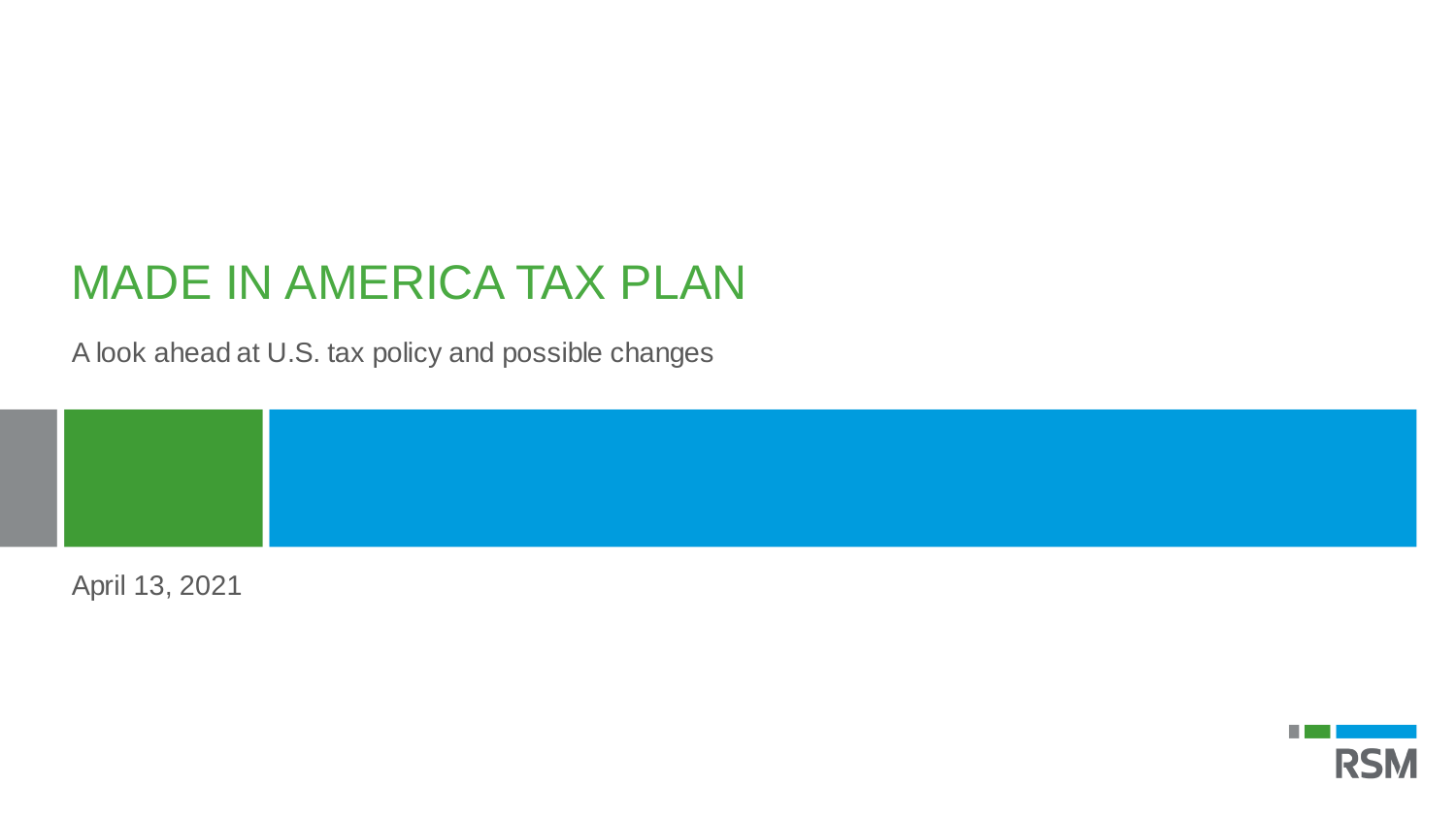### Today's speakers



## **Matt Talcoff**

Partner, National Industry Tax **Leader** 



### **Patti Burquest**

Principal, Washington National Tax



**Jim Alex** Principal, Washington National Tax



### **Ryan Corcoran**

Senior Manager, Washington National Tax



### **Adam Chesman**

Senior Director, Washington National Tax

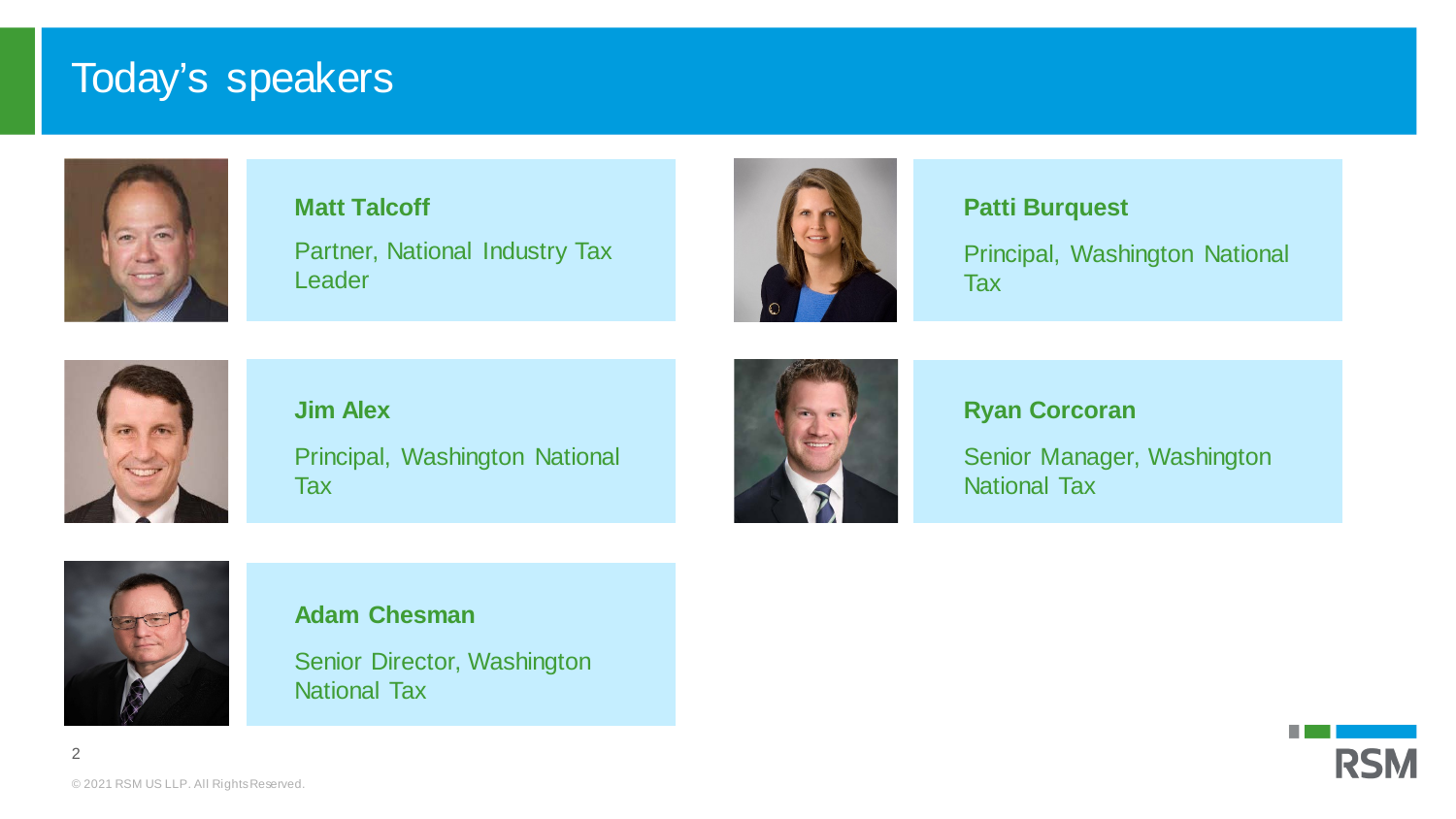## Agenda

| <b>Topic</b>                                                                                                                             | <b>Speaker</b>                                           | <b>Time</b> |
|------------------------------------------------------------------------------------------------------------------------------------------|----------------------------------------------------------|-------------|
| <b>Introductions</b>                                                                                                                     |                                                          | 5 mins.     |
| $DC - Big$ picture                                                                                                                       | Jim Alex                                                 | 10 mins.    |
| <b>Made in America Tax Plan</b><br>- What's in it and what's not – domestic<br>- Proposed international tax changes<br>- IRS enforcement | Jim Alex<br><b>Adam Chesman</b><br><b>Patti Burquest</b> | 25 mins.    |
| The American Jobs Plan                                                                                                                   | <b>Ryan Corcoran</b>                                     | 10 mins.    |
| The last word                                                                                                                            | <b>Matt Talcoff</b><br><b>Jim Alex</b>                   | 10 mins.    |

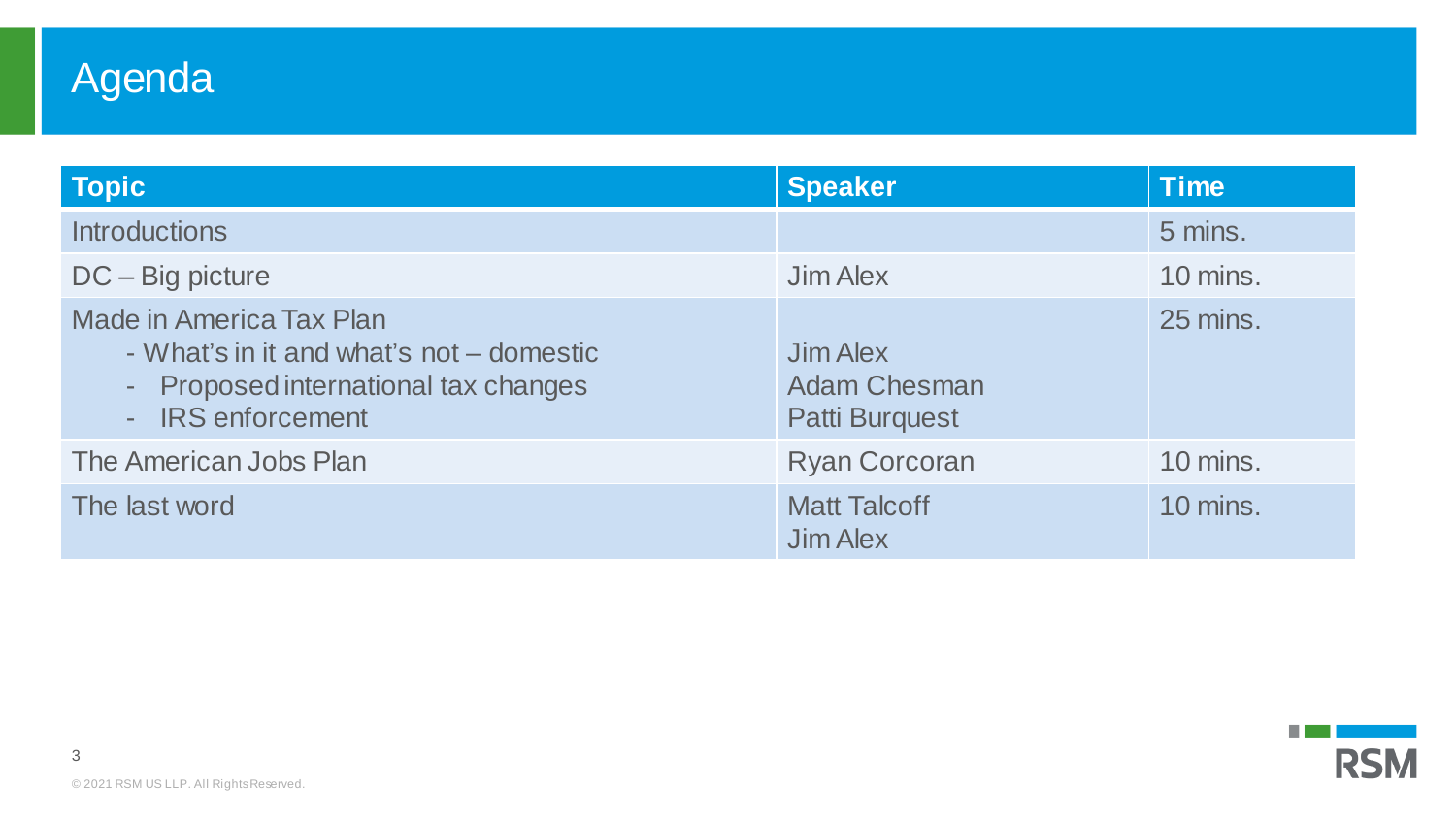## **Big picture**

### **Biden Administration: Made in America Tax Plan proposal**

- Corporate rate
- International tax
	- Enforcement

### **House and Senate**

- House Ways and Means Committee
	- Senate Finance Committee

### **Path ahead in 2021**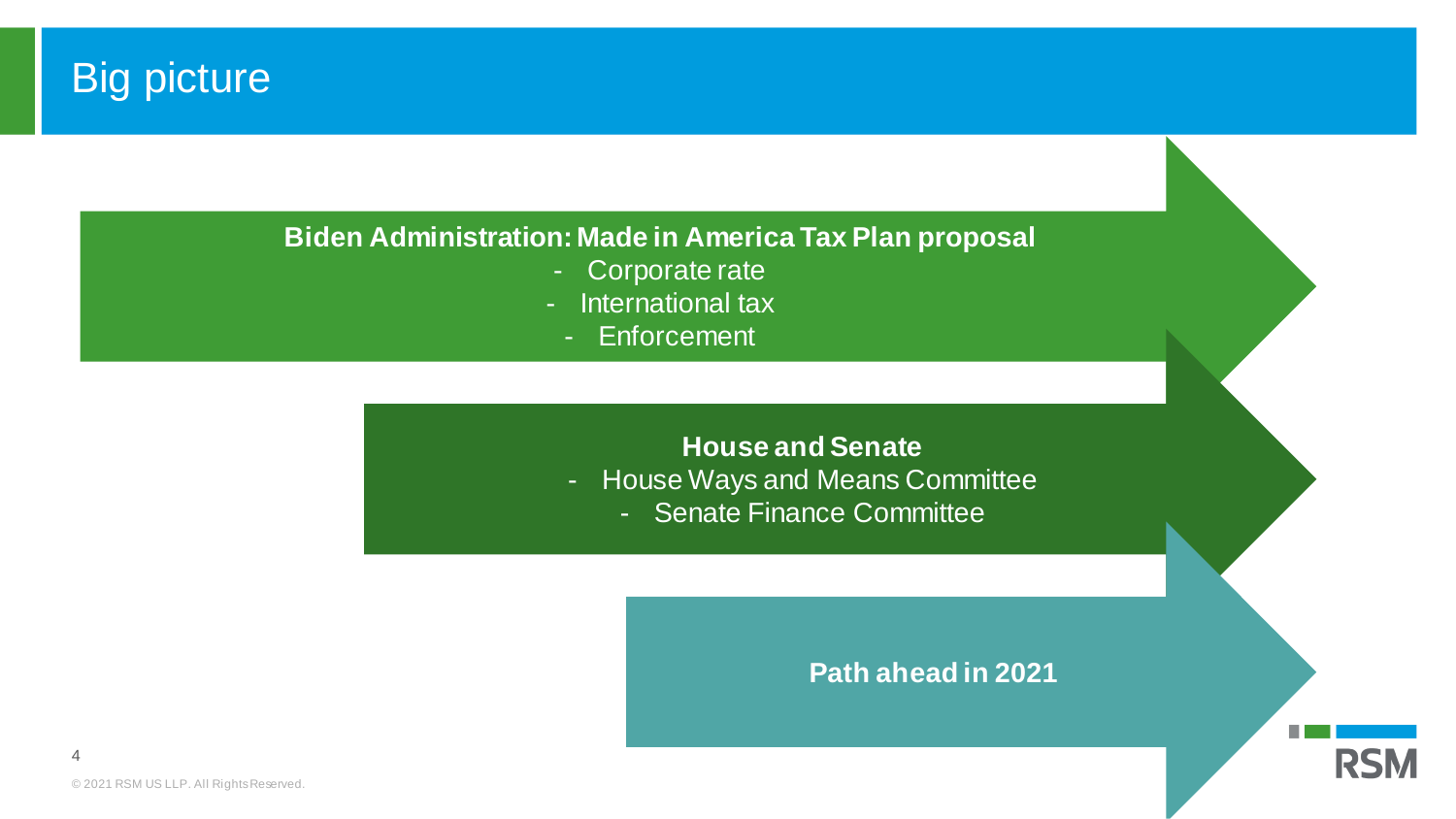# MADE IN AMERICA TAX PLAN

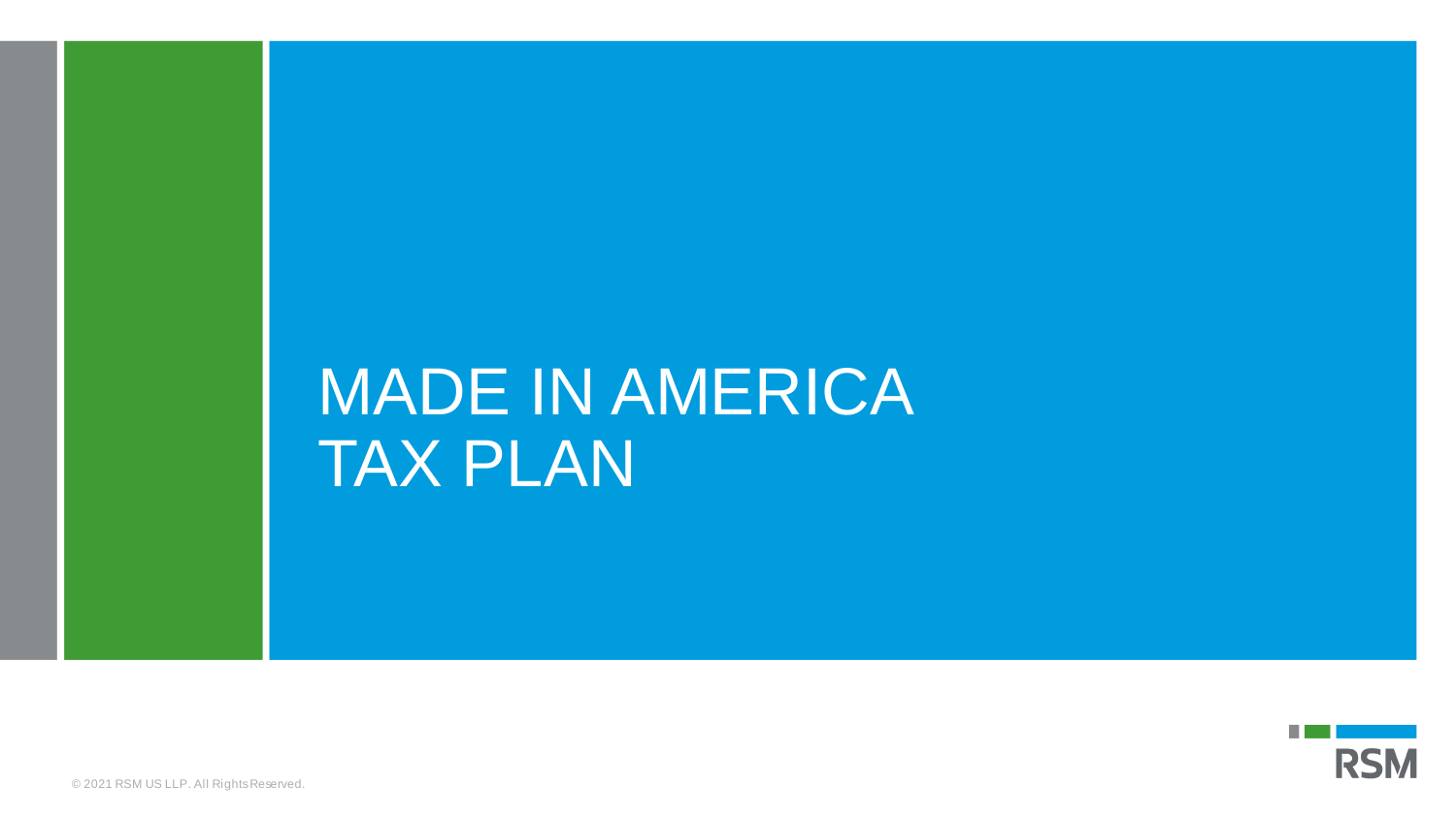## Made in America Tax Plan summary: Domestic

### **What's in it What's not**

- Increase in the corporate tax rate to 28%
- 15% minimum tax on corporate "book income"

- Increase in the individual income tax rate
- Increase in capital gains rate
- Elimination of the 20% flow through income deduction
- Estate tax reform
- Carried interest
- SALT tax deduction limitation
- R&D immediate expensing fix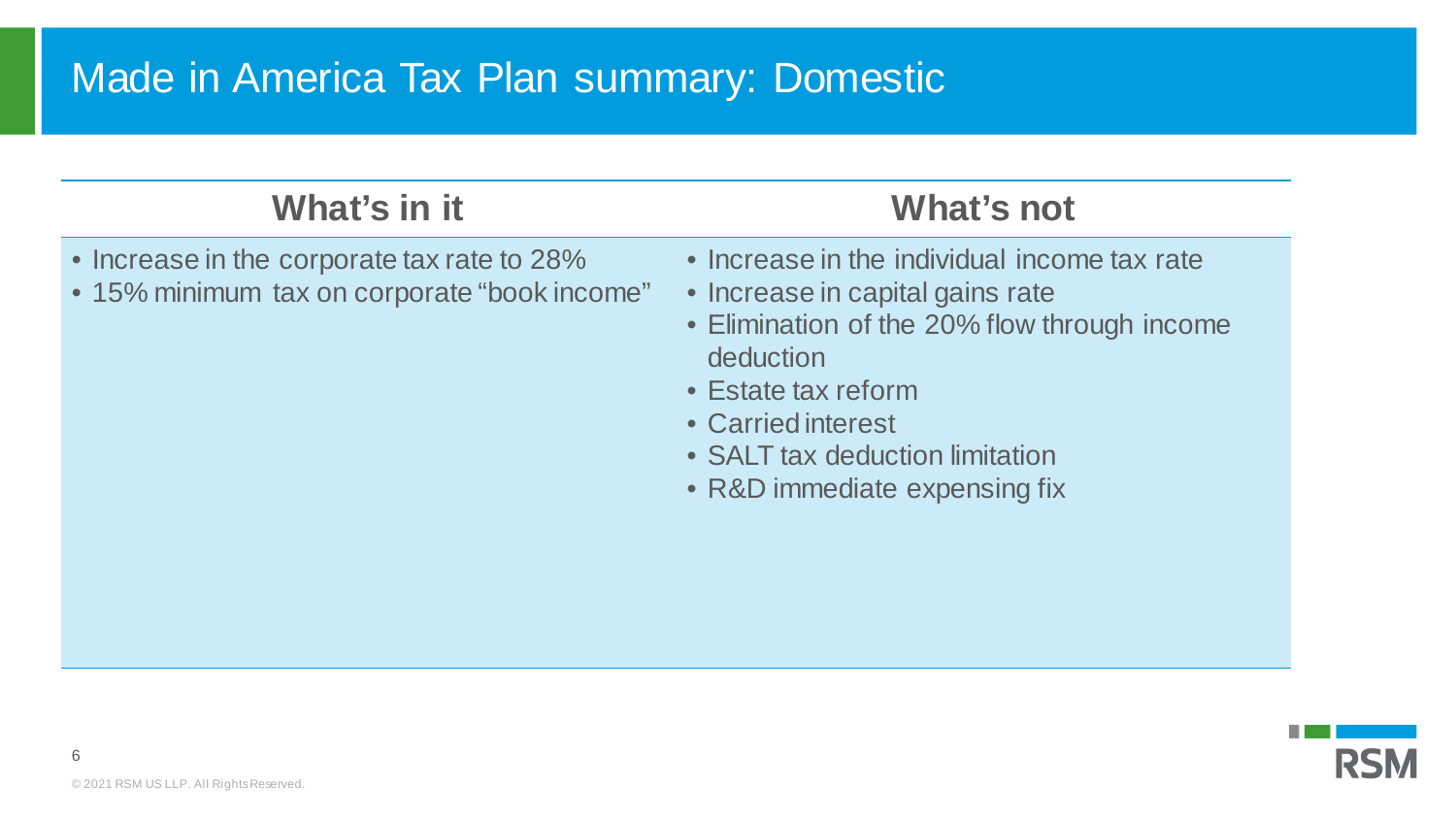## Biden's Made in America Tax Plan: International

### **Proposed international tax changes**

- Modify the GILTI regime to increase the global minimum to 21%, applied on a country-bycountry basis, and removing the provision which allows exemption for 10% of QBAI
- Repeal of FDII deduction
- Global agreement around minimum taxation, repeal and replace BEAT provision, and alignment with OECD Pillar 2
- Denial of deductions relating to the "offshoring" of jobs
- Seek policies to defer or prevent inversions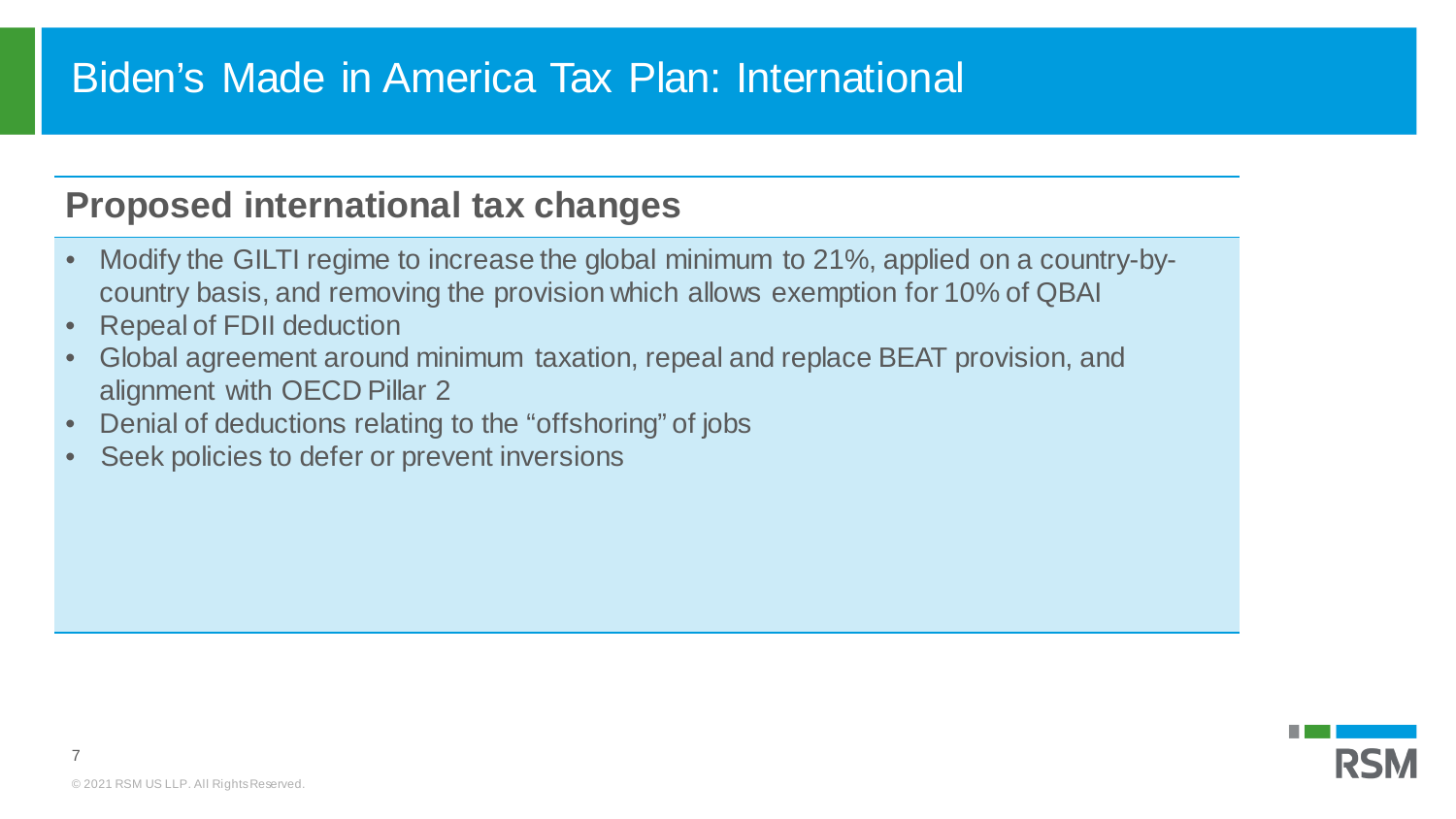## Biden's Made in America Tax Plan: IRS

### **IRS enforcement**

- Biden speech: all of these provisions to be backstopped by enhanced IRS enforcement resources "to make sure corporations pay their fair share" in taxes
- Notes that effort "will be paired with a broader enforcement initiative to be announced in the coming weeks that will address tax evasion among corporations and high-income Americans."
- IRS Commissioner Rettig has an enforcement background
- IRS budget enhancement

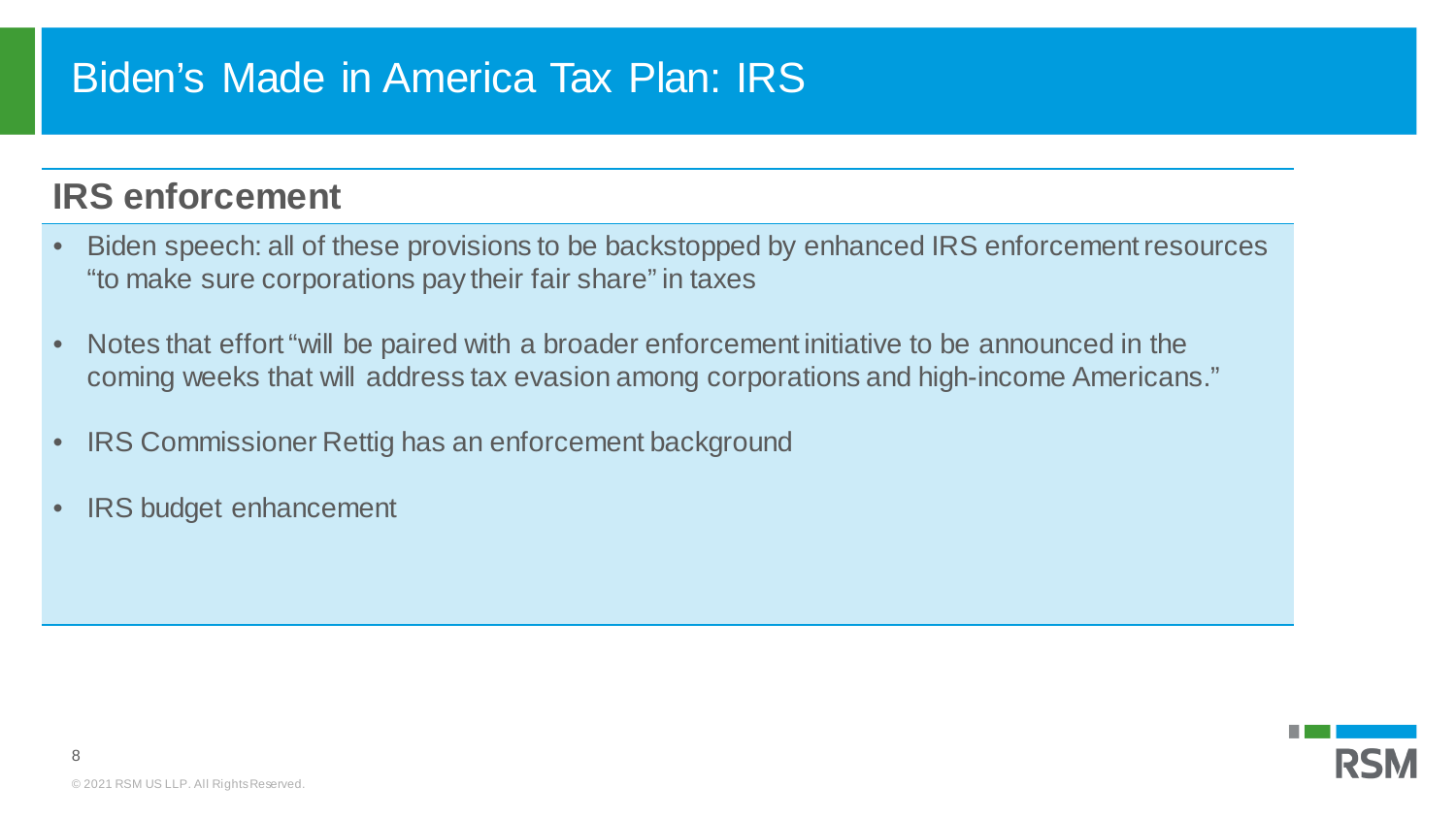# THE AMERICAN JOBS PLAN

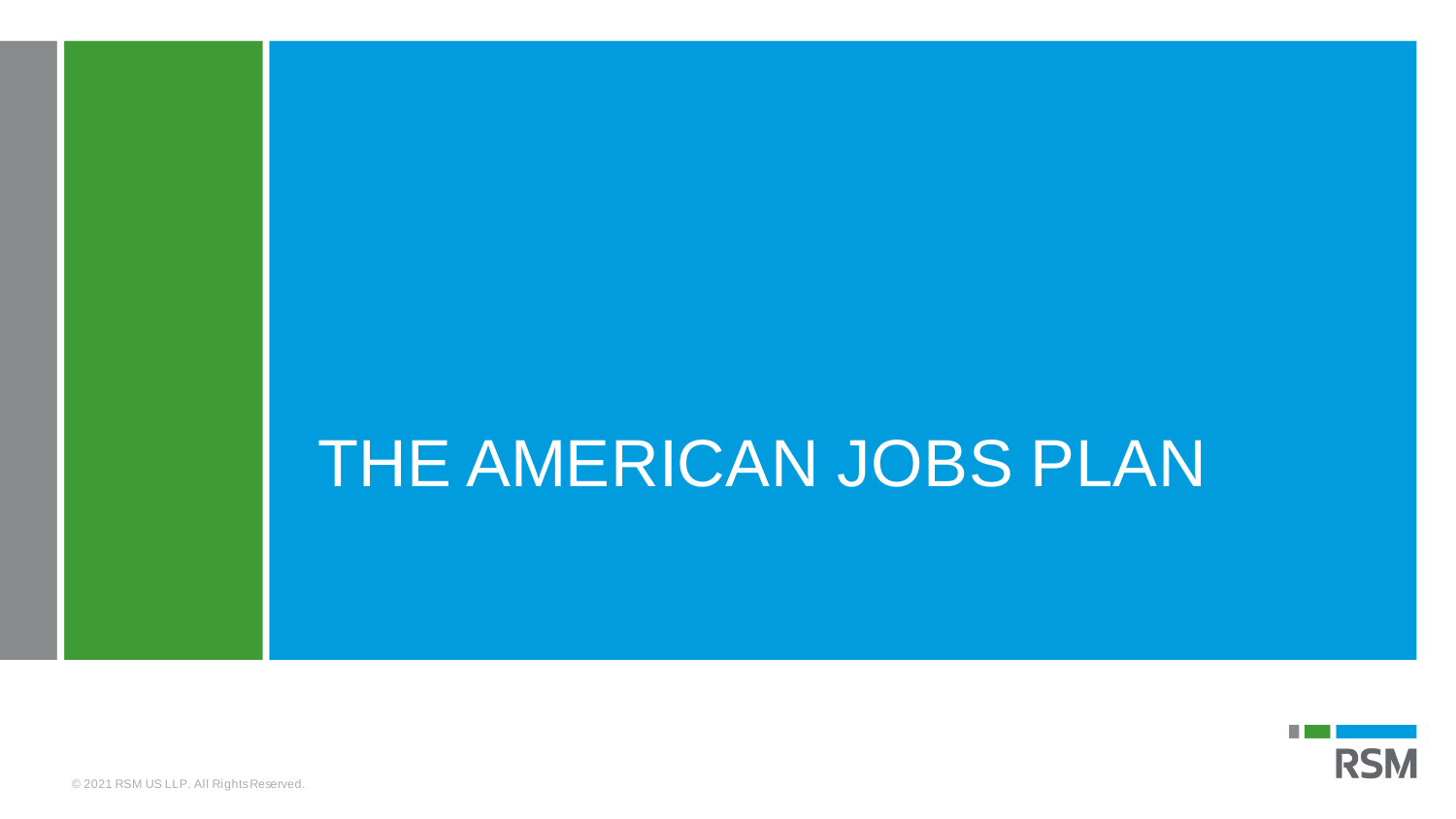## The American Jobs Plan



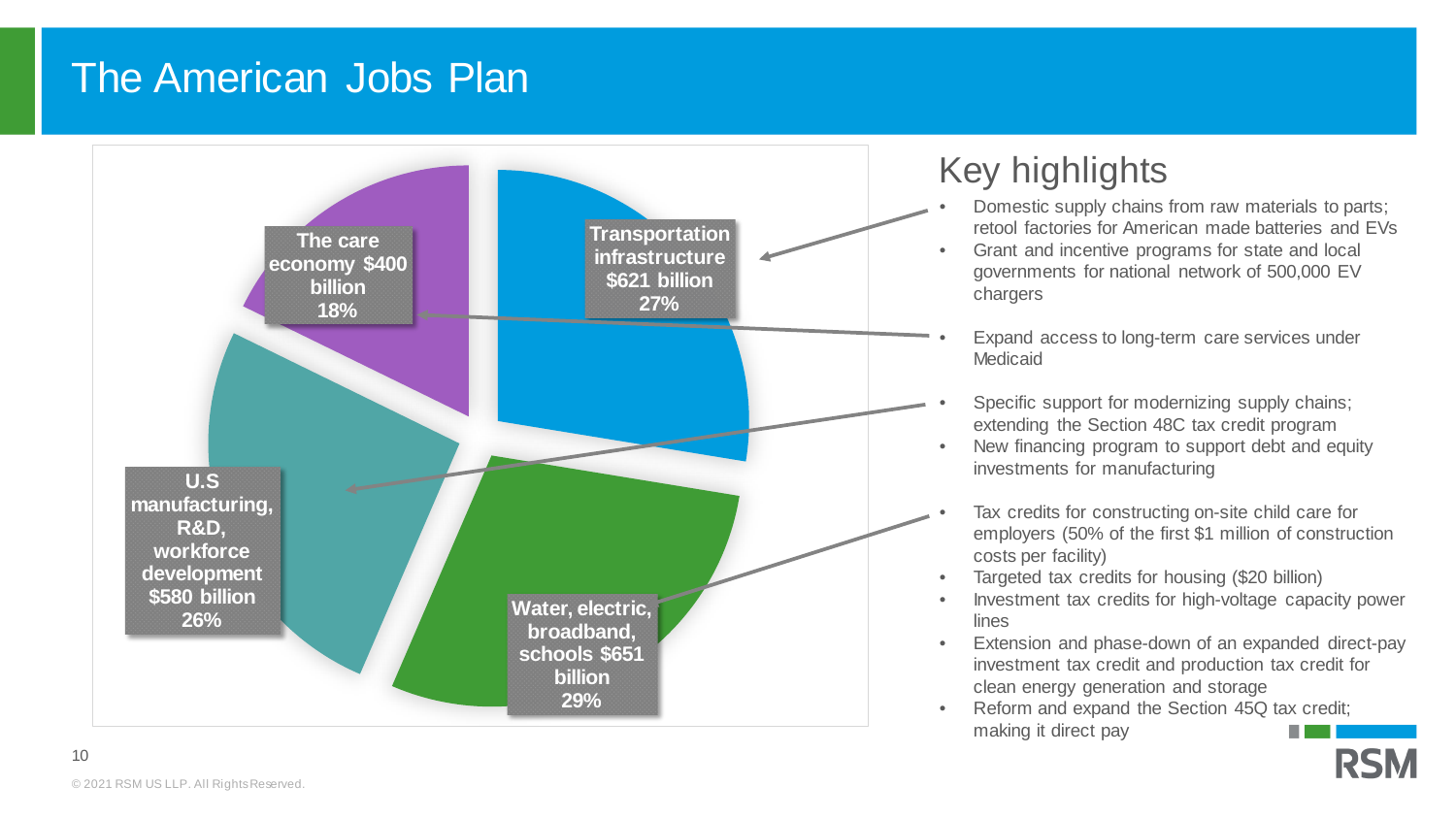# THE LAST WORD

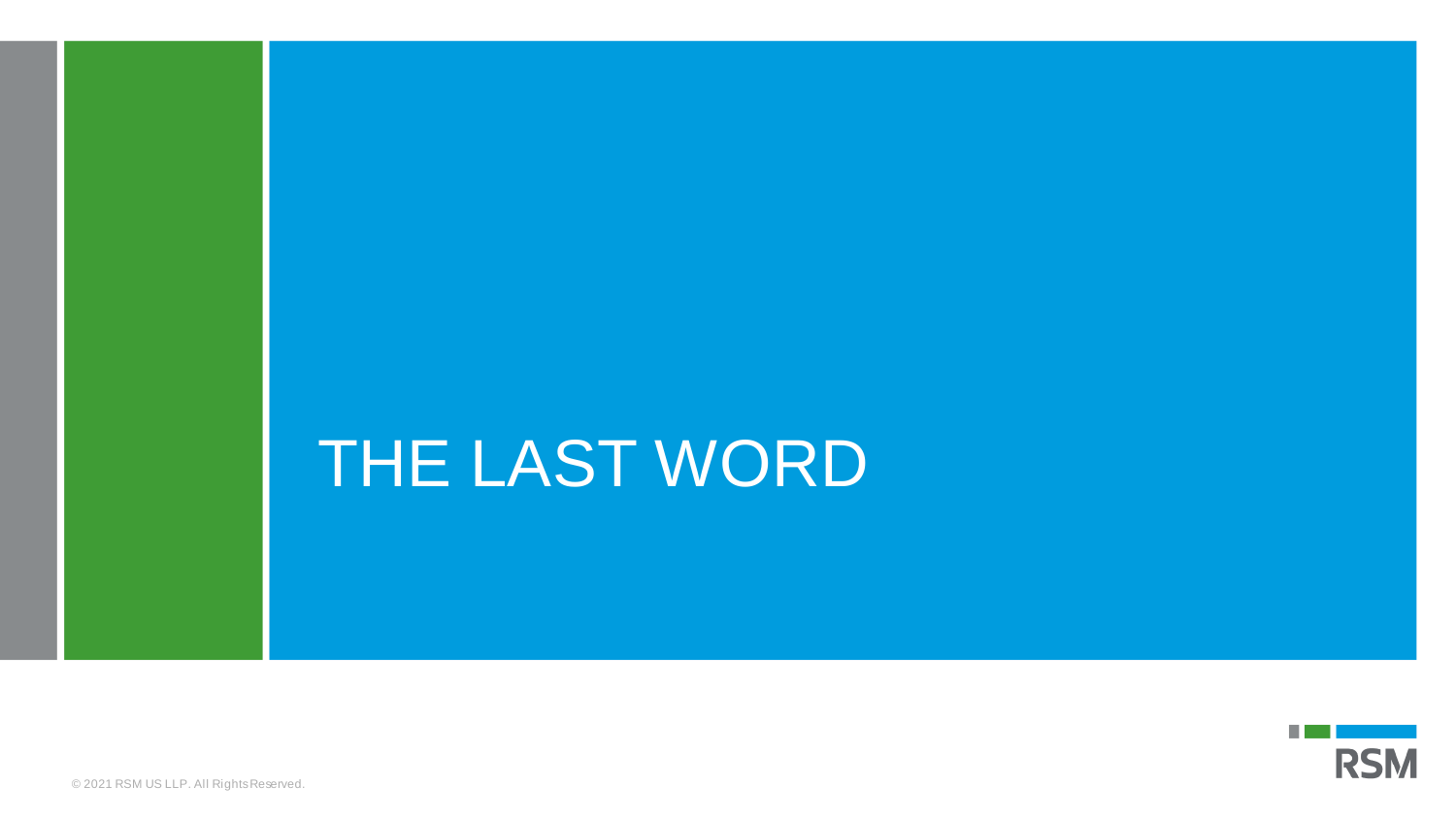### Key takeaways



![](_page_11_Picture_2.jpeg)

© 2021 RSM US LLP. All Rights Reserved.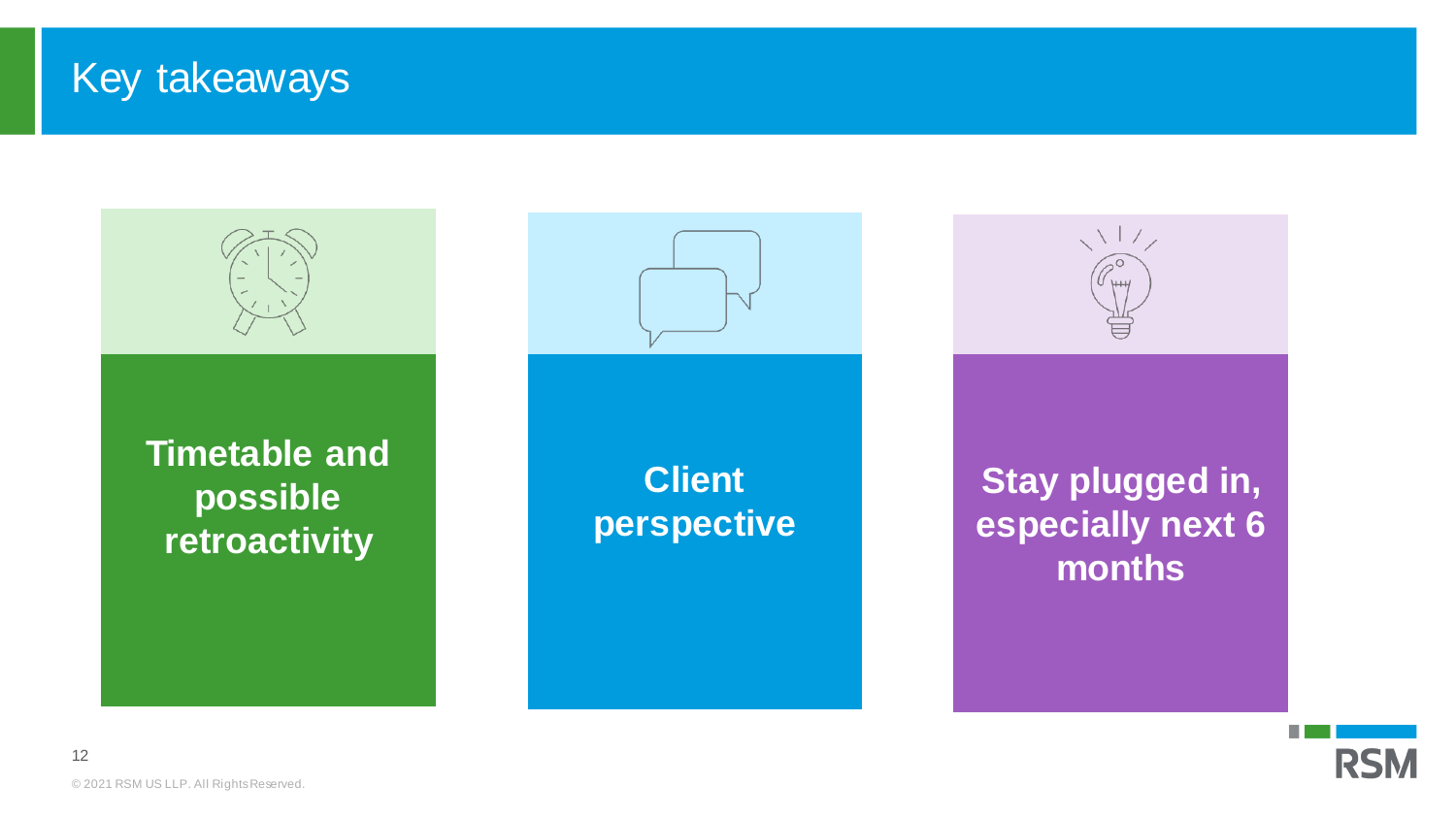![](_page_12_Picture_0.jpeg)

### [Tax policy resource center](https://rsmus.com/what-we-do/services/tax/featured-topics/tax-reform.html)

- [Tax aspects of President Biden's American Job's Plan](https://rsmus.com/what-we-do/services/tax/federal-tax/tax-aspects-of-president-bidens-american-jobs-plan.html)
- [Understanding the makings of a \\$2 trillion infrastructure project](https://rsmus.com/economics/economic-insights/understanding-the-makings-of-a-2-trillion-infrastructure-project.html?intcid=int:hpsl1:d01)
- [President Biden signs American Rescue Plan Act of 2021](https://rsmus.com/what-we-do/services/tax/federal-tax/president-biden-signs-american-rescue-plan-act-of-2021.html)
- [Will proposed corporate, international tax changes survive Congress?](https://rsmus.com/what-we-do/services/tax/federal-tax/will-proposed-corporate-international-tax-changes-survive-congre.html)

![](_page_12_Picture_6.jpeg)

### [Contact us for assistance](https://rsmus.com/what-we-do/services/tax/additional-tax-resources/contact-our-tax-professionals.html)

![](_page_12_Picture_8.jpeg)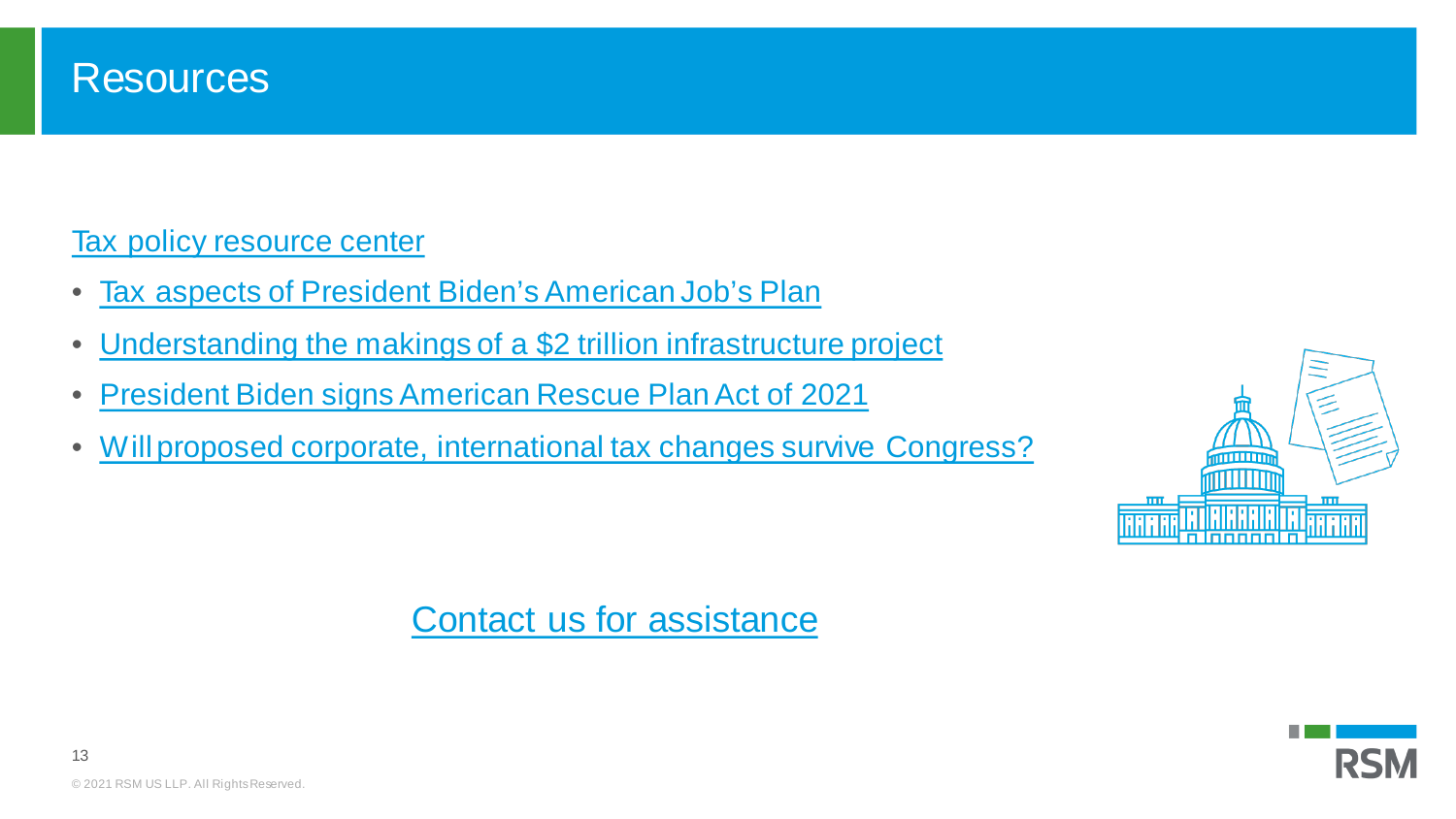![](_page_13_Picture_0.jpeg)

![](_page_13_Picture_1.jpeg)